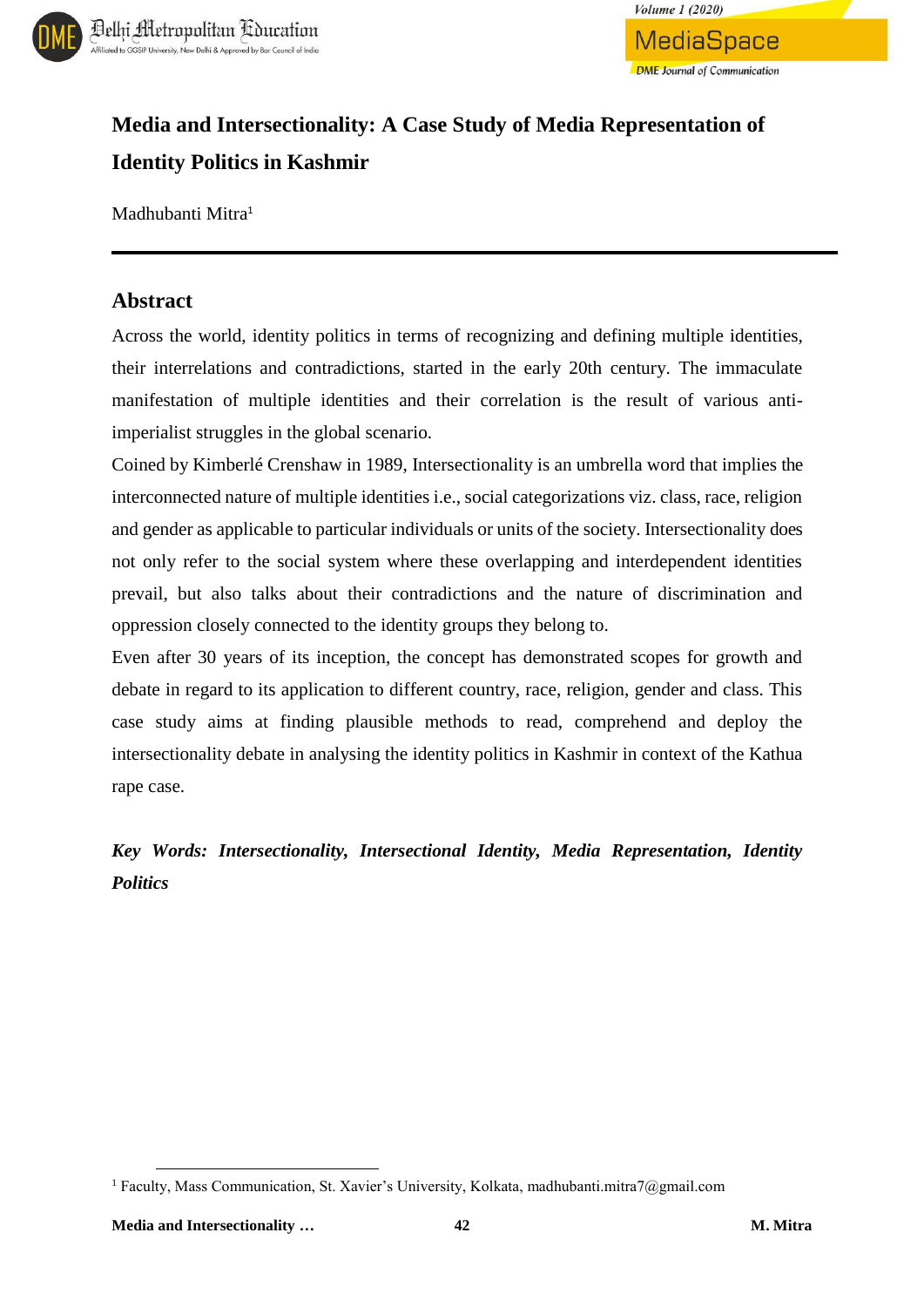## **1. Introduction**

Kimberle Crenshaw introduced the theory of "intersectionality" in her 1989 article- "Demarginalizing the Intersection of Race and Sex: A Black Feminist Critique of Antidiscrimination Doctrine, Feminist Theory and Antiracist Politics." Her theory aimed to capture the compounded form of oppression experienced by American women simultaneously owing to their racial and gender identity. She argues that this form of oppression has not been explored by traditional anti-subordination frameworks.

Taking a lead from this theory, the concept of intersectionality has been investigated in the Indian context by the scholars and other academic organizations in terms of feminist theories, disability rights, anti-caste approach and queer rights. The earlier discourse and debates encompassing intersectionality argued whether application of intersectionality in the academic arena in India is only a 'single-axis framework' (Menon, 2015) or the it provides substantial grounds to study qualitatively different experiences and discards the redundancy of intersectionality as an analytical concept (John, 2015).

In India, through the history, the states situated along the North and North-Eastern borders of the country have particularly experienced gradual and constant construction and deconstruction of identities, therefore resulting in varying nature of oppression. Such oppression is often viewed with the same popular social, political and academic approach in studying oppression experiences in general. Ironically, such viewing, even though termed as equal and justified by many, leaves the scope of argument that oppression experience of marginal identity and its subsequent representation is always qualitatively different.

Historically, the oppression experiences of marginal identity have been uniquely varying in nature and such experiences should be analysed in the context of multiple oppressive identities. Intersectionality is a conceptual framework that could provide an analytical premise to substantiate the dissimilarity associated with marginal oppression experience in the context of multiple overlapping identities. Additionally, the representation of intersectional identities in popular media contents is coloured by social evils like stereotyping and intolerance. Such an approach is bound to trivialize the experience of oppression that an experience group carrying intersectional identities face in everyday life and therefore often subjugates a forced identity.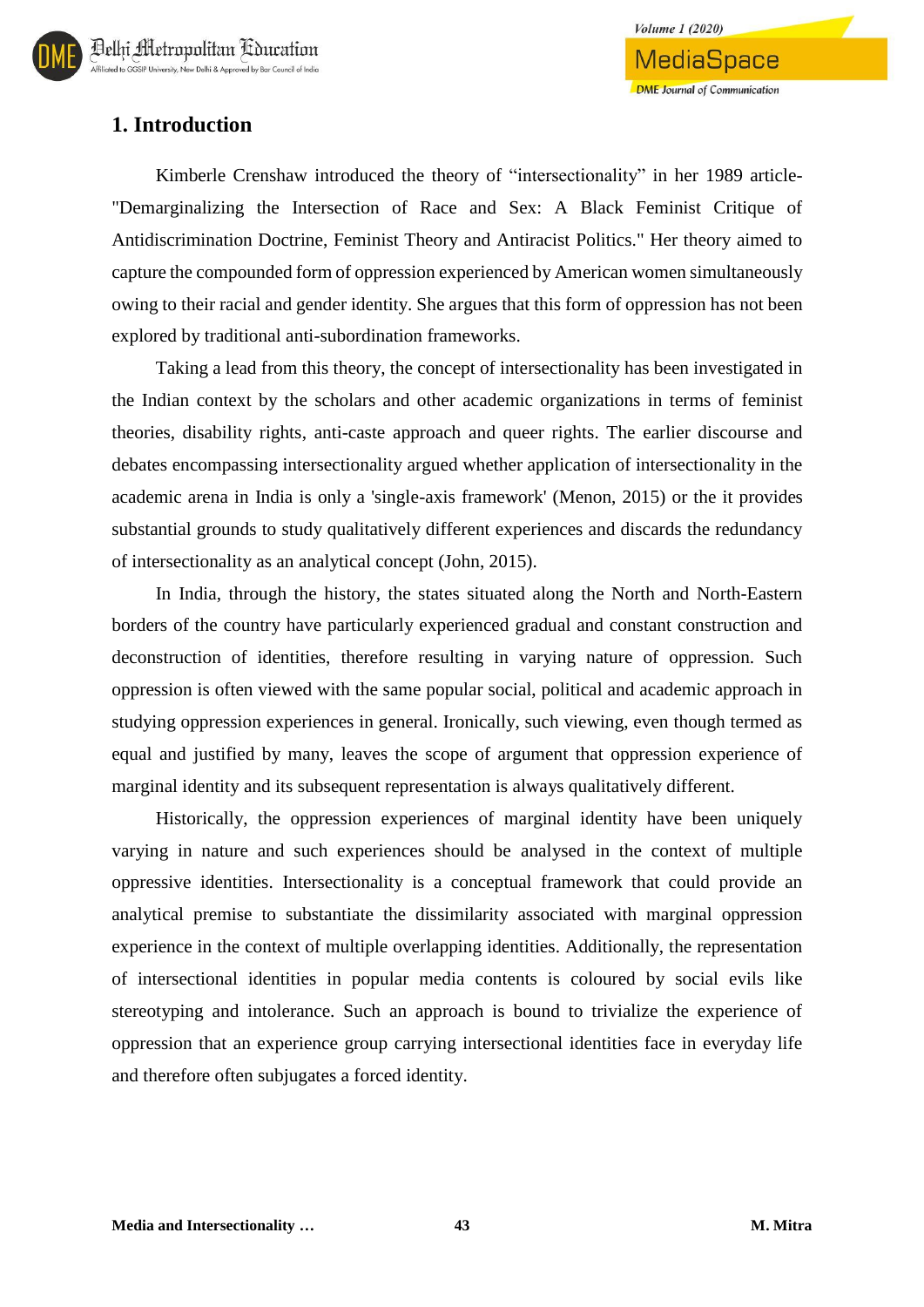

## **2. Identification of Problem**

Popular media platforms construct and deconstruct popular identity narratives. Most of the times social evils like stereotyping and intolerance tampers the identity narrative in the collective conscious. This case study highlights the fact that the correlation between oppression experience and the construction of identity is vaguely denoted in case of popular media narratives. Rather, the media representation of the oppression experience of intersectional identity suffers from a bias which ironically constructs a subjugated identity narrative of the oppressed in the collective conscious.

### **3. Research Question**

Can intersectionality approach be used to analyse the media representation of the Kathua rape case to provide an academic framework to study the oppression experience of the different and overlapping marginal identity units in India?

## **4. Methodology**

This research is basically a case study of the Kathua Rape case and its media representation. The data used in this research is secondary data and the method used in media content analysis. This research analyses media contents related to the case (print, online and television) of a particular time period (January 2018 to June 2018) to highlight the presence and absence of the report on this case and present a qualitative analysis of the media contents which adheres to the research objectives. Many existing social theories, i.e., Hegelian approach of civil society and gender theories i.e. Judith Butler's theories on gender trouble contributed to shape the ground of this research.

## **5. Literature Review**

The politics of rape in India goes way beyond the notion of lust. It, in fact, is the tool used in most cases of classic power politics signifying the suppression of a particular gender. However, the oppression experience of the rape cases in India could be analysed from the considering the identities associated with the victim rather than looking at the incident in isolation. According to Indian author Gurmeher Kaur, "The act of rape is about imposing power and flexing muscle to show dominance, over the other gender, over the other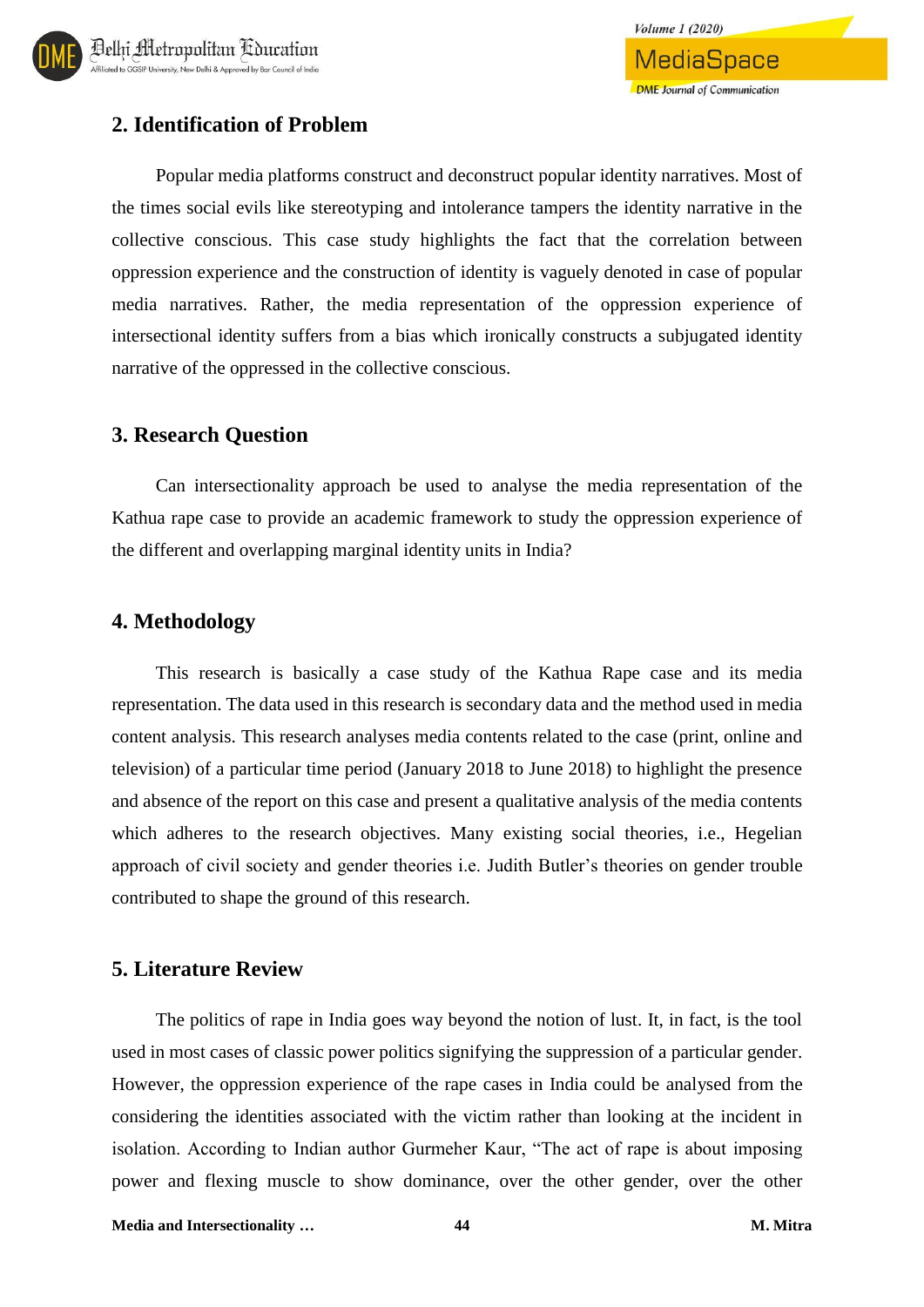

**MediaSpace DME** Journal of Communication

community or over the other person" (Chopra, 2018). The Kathua rape case is a perfect example of such imposition of power over a victim belonging to several overlapping marginal identities, i.e., intersectional identities. A Muslim nomadic Bakarwal villager from Kashmir, the Kathua victim faced unimaginable barbarism and what makes it even more unique is that the details of such barbarism were published in media along with the victim's real name and photograph. To add to this, the coverage in media and the protests in favour of the victim also took almost three months (IQBAL, Asifa- Victim of Inidia's failed secular democracy, 2018) which makes it a case that could question this delay in terms of the intersectionality approach. Hence the general appropriation of looking at this case as just an issue of humanity is definitely unjustified. What develop the scope for this research even more are the false binaries drawn by the media contents available on this case. The perpetuation of rape in terms of gendered violence only and the generalization of this case despite the significant role of identity politics in this case is one of the most important attributes to be commented on. While popular online media like shethepeople.tv questions the 'politicization' of the case (Chopra, 2018) despite the unapparent presence of intersectional identity politics in this case, other online media platforms like National Herald, India questions this denial and discourse of victim defending. (Jamwal, 2018)

# **6. An Analysis of Media Representation of Kathua Rape Case in the Context of Intersectionality**

The Kathua rape case, a heinous incident of rape and murder of an 8-year old minor girl, the resident of Rasana, a village in Kathua district of Indian-administered Kashmir, came to focus in January 2018 and got featured in several media platforms. This study aims towards analysing these media representations and tries to depict the correlation between oppression experience and identity of the victim in context of intersectionality.

#### **6.1 Beyond gender identities**

While we look at such media representations, it is imperative to acknowledge the fact that reporting of gender based violence in popular media cannot be studied in isolation as it is directly associated with how women are covered in popular media in general. The gender lens of popular journalism is male-centric and biased against women ([GMMP], 2015) and assuming such gender roles propagates the notion of vulnerability in case of gender relation. As a result, coverage of violence against women falls prey to various reporting evils like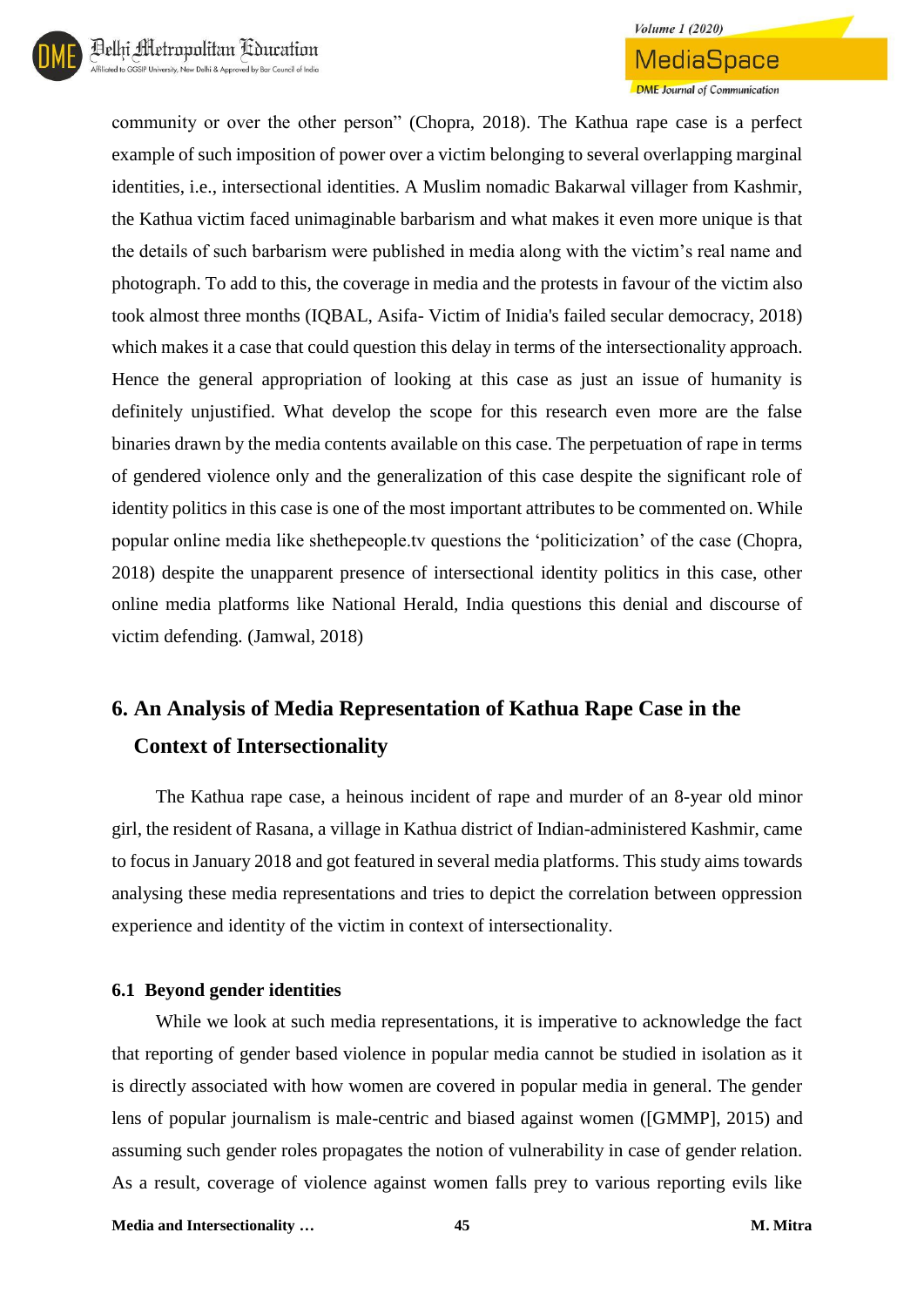

**DME** Journal of Communication

sensationalizing, reducing the complexities, power politics and identity politics related to the issue to a mere conflict between two individuals and actively representing unusual news angles to 'sell the story'. (Meyers, 1997)

Such denials lead to more oppressive approaches while reporting a case of violence where an individual assuming multiple marginal identities is involved. The overlap of such marginal identities and how it is connected to their oppression experience and its subsequent qualitatively different reception in the collective conscious can be explained with the help of intersectionality. It can be safely concluded that intersectional identities and their oppression experiences are reported in a way that unfolds alternative degrees of discrimination and constructs alternative identity based on such discrimination. For example, in case of the Kathua rape incident, the victim became the 'girl whose identity was revealed' rather than becoming the victim of a heinous crime.

#### **6.2 Delay in Reporting and Unfolding of Identity**

According to feminist scholar Judith Butler, recognition of lives depends on certain set of societal norms that operate to automatically recognize some lives instantly than the others. (Butler, 2016). If we look closely at the coverage and of Kathua rape case, we can clearly see that the reporting of the case begin to surface only in April 2018 while the rape and murder of the victim occurred in January. In fact, the first report missing report was filed on 12th January, 2018. The national media coverage of the victim's death has been clearly delayed for 3 months as opposed to the immediacy of other such cases. Not many people questioned this delay because the victim's other intersectional identities- Kashmiri, economically backward, religious minority and belonging to the lower caste nomadic community- gains her less prominence in the collective conscious.

What also makes a solid premise of argument is the placement of this coverage. The repeated rape of a minor girl for almost a week and subsequent murder should ideally make first page news. However, a prominent newspaper like Times of India spared only a column to report such an important case. (Newslaundry, April 2018)

This complex identity politics extends to other aspects of media representation of this case as the media focused on the gruesome details of the incident as well as took no measure to protect the identity of the victim. The ethical premise of identity disclosure of a rape victim is another debate, but the sheer indifference and negligence of nation-wide media houses towards the protection of identity of a raped minor is proof that the coverage was biased. The intersectionality debate can be the perfect analytical framework in this context to suggest that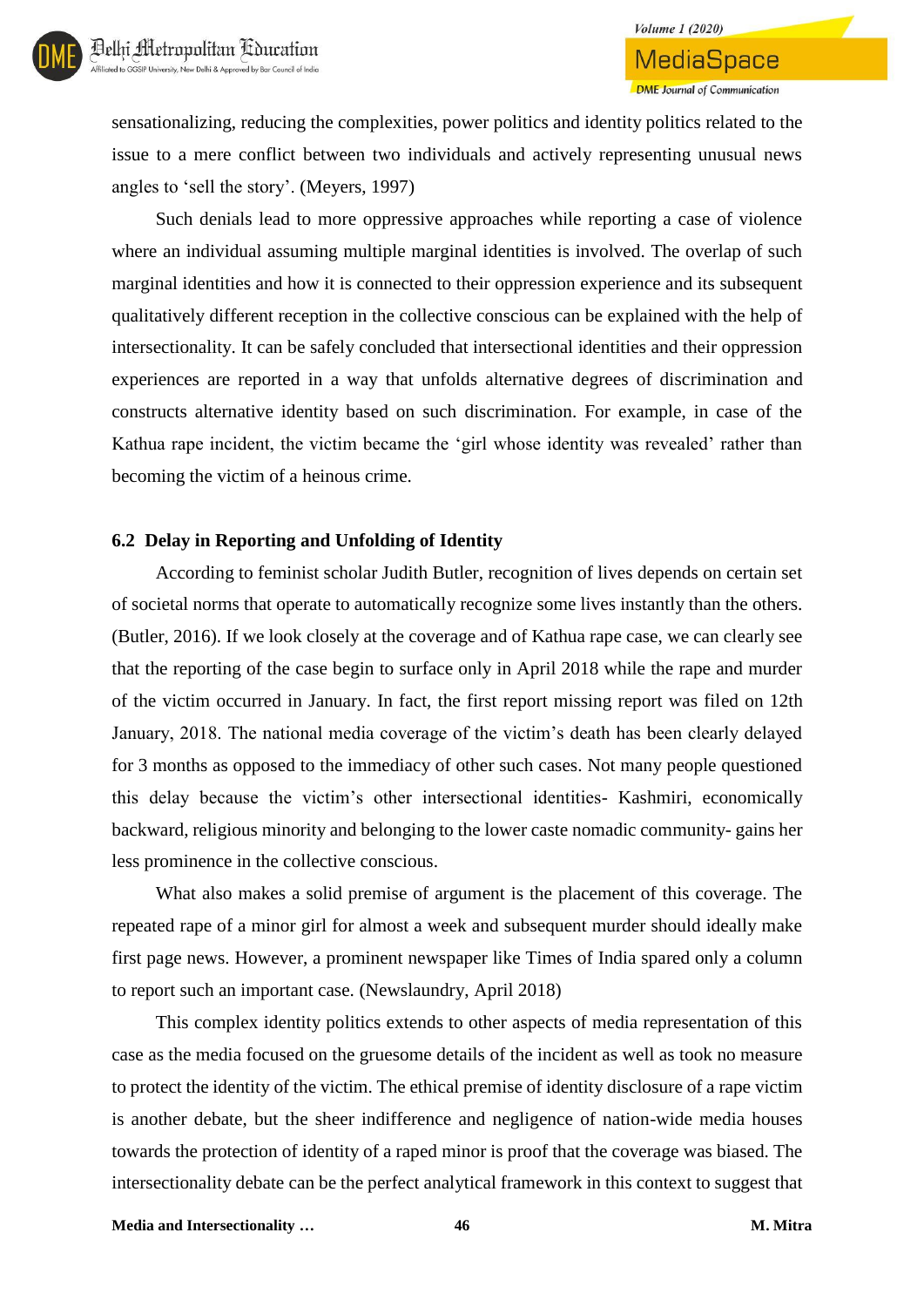even though gendered violence and its reporting has always borne imprints of outlook of oppression, the nature of oppression faced by an intersectional individual is qualitatively different in a negative way.

Major media houses circulated the photograph of the victim, the name of the victim and later on used the picture of her abused body to incite public sympathy, something that will be helpful to sell the story. Such sensitization of a heinous crime on a minor is not only unethical, but also it can even facilitate the crime itself on several layers. One of the most suggestive consequences of this irresponsible reporting is that the victim's name surfaced as one of the top searches in the popular pornographic websites. It is imperative to take note of the fact that the revelation of photograph, name and identity majorly contributed to the case taking such unfortunate turn. It is an offense punishable by law to reveal identity or photograph of a rape survivor and such identification of even a deceased victim merely individualizes the issue rather than addressing the rape culture as a whole (Paul, May, 2018). Such insensible take on the rape of an 8-year-old-minor is not only condemnable, but at the same time it can be noted that such callousness around the identity revelation during the media coverage is one of the firsts in many years in case of rape coverage.

#### **6.3 Discourse of Victim Blaming and Defending the Culprits**

In most of the rape coverage, the gender role of a woman is defined in isolation. However, homogenizing the oppression experience under the representation of victimhood only suggests that the other identities of the oppressed are not recognized. In the process, the dominant factor that controls the magnitude of the oppression experience, intersectional identity, gets glossed over by the analysis of the victim's character and other non-significant factors. (Paul, May, 2018)

The Kathua rape case is unique in the area of victim blaming because owing to the various marginal identities that the deceased girl belonged to there were major adversities in the acceptance of the incident. So much so that it also made a large number of the population question the credibility of the incident. The discourse of culprit defending was as prominent in this case as was the justice pleas for her. In February 2018, a right wing organization called 'Hindu Ekta Manch' organized a rally supported by local people with the agenda of protesting against the arrest of one of the accused. These protesters waved the national flag in the rally and tried to negate the link of the accused with this incident. Even then, there was hardly any coverage of the incident in the national media. (Ahmad, 2018)

Such demands in the rally also undermine the power politics of different layers which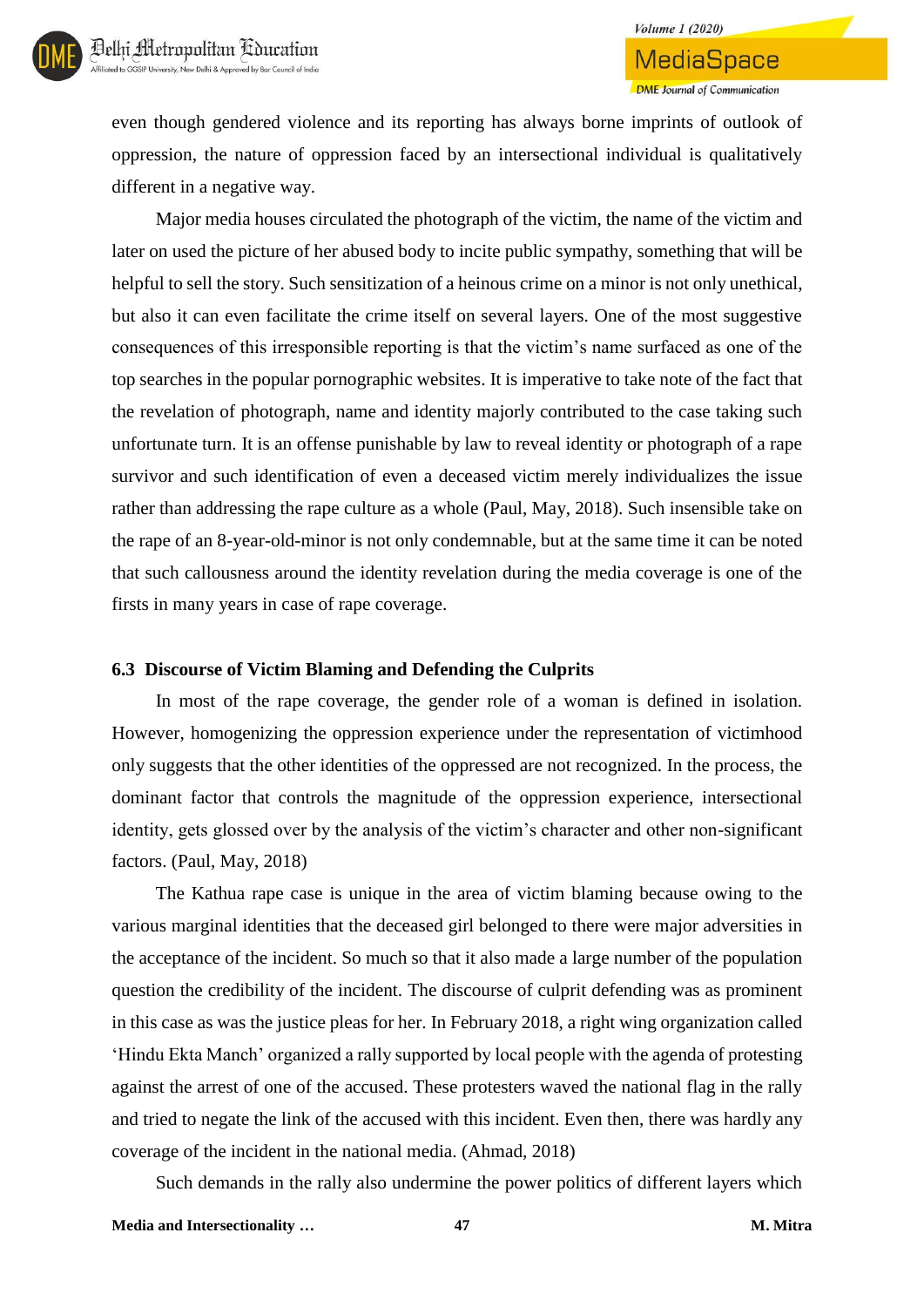can be recognized through intersectional framework. The rallies are rather supported by a unidirectional narrative of victim blaming where the sympathizers of the accused relied on the discourse of balancing demographic identities. This case is unprecedented as the accused and his side claimed that a particular community is being targeted in the process and hence implied their alleged victimhood seeking to transfer the case to CBI. The people defending the accused misused the concept of presumption of innocence without any proper grounds that cite any irresponsibility in the investigation. (Jamwal, 2018) This arbitrary approach gained local support only because of the identity politics and it subjected the rape victim bearing intersectional identities to face the brunt of it only because it is easy in the relevant socio-political narrative of India, especially Kashmir, to successfully get away with such a victim blaming sham.

#### **6.4 General appropriation of the case beyond the political implications**

The Kathua rape case was manipulated by plethora of political strings being pulled at the same time. Even after the crime was committed, the case was attempted to be kept out of public knowledge because of the sheer political involvement. Even then, a primary element of media representation of the Kathua rape case is that the national media argued against politicizing the rape. This case has always gone through the general appropriation of the incident on the basis of humanitarian grounds only. However, such an incident cannot be analysed in isolation. The argument of keeping the politics and the incident of the rape is futile because rape itself is a product of power politics. The Kathua rape was pre-planned and it has strong political grounds. (IQBAL, 2018) The hatred vested in the political history of Kashmir and the always developing identity politics of the place contributed to the construction of the victim's identity premise that set a target on the poor girl. This is a purely political premise which cannot be looked at devoid of political conjectures.

## **6.5 Unauthentic speculations on national media platform**

Taking cue from the earlier point mentioned in the study, the discourse of victim blaming reached its peak as a popular Hindi mainstream newspaper called 'Dainik Jagaran' claimed in one of its E-paper stories that the Kathua victim was not raped at all. (Quint, 2018) Such an outrageous claimed backed by another bizarre claim that there were more than one post-mortem report hit the internet. (Iyer, 2018) A newspaper with a readership of over 50 million people making such insensitive claims about a deceased, minor rape victim is pathetic and irresponsible. Moreover, Sunday Guardian Live also wrote an article on its opinion

**Media and Intersectionality … 48 M. Mitra**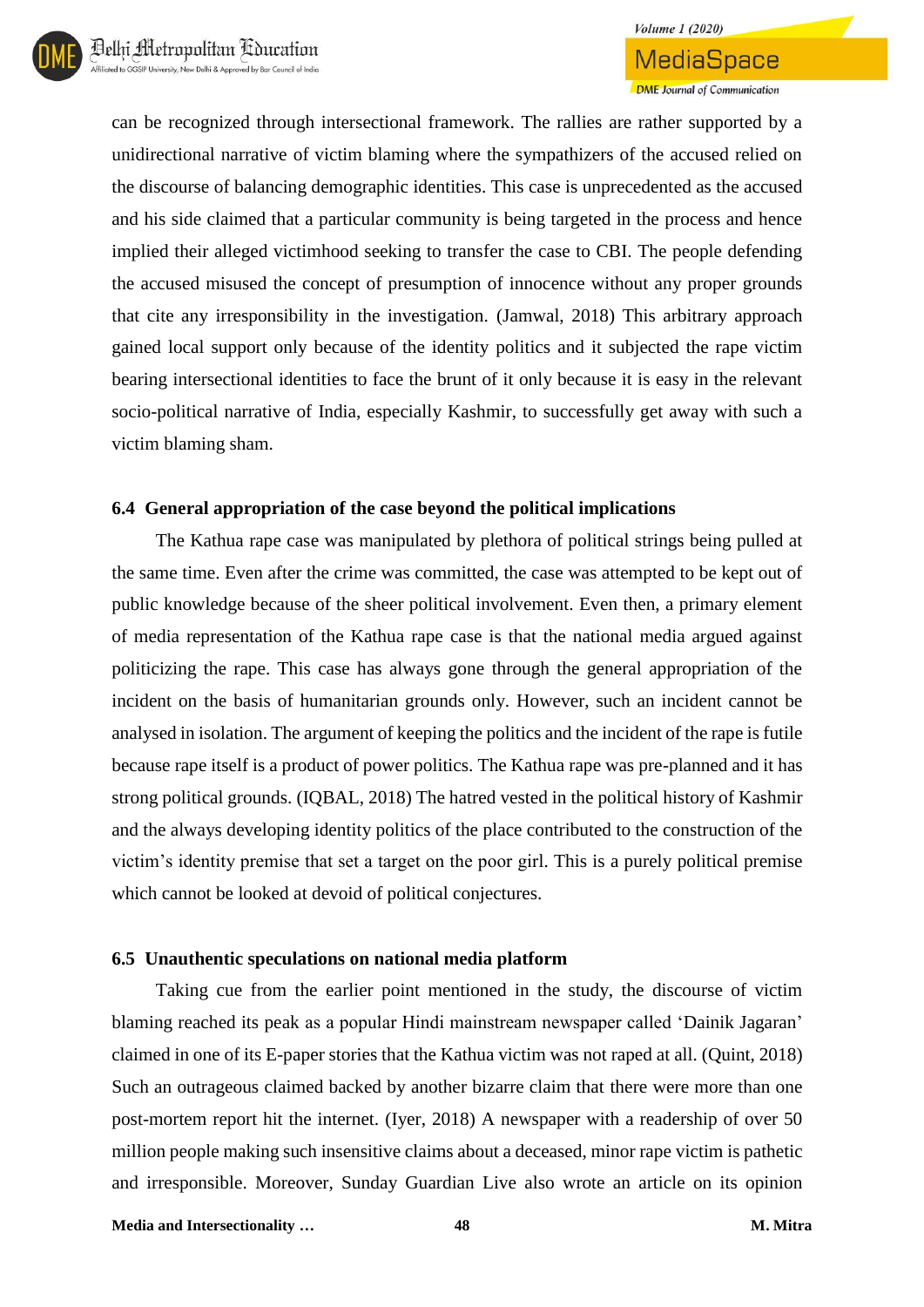section under the claims of 'a fake news' trying to prove the article to be a product of fragments of imagination while using real names and identities related to the case and making conjectures about the incident without any responsible sourcing. (Venkataramakrishnan, 2018)

Even in case of electronic media, similar activities can be observed. Zee news, a leading television news channel in India, on one of their sensationalized programs allegedly revealed some 'big truth' vindicating one of the accused rapists on fragile grounds (News, 2018). Such misleading reporting while the legal trial was in progress is definitely an irresponsible act on the part of the national media.

The Kathua case is a prominent example of using rape as a political tool. It signifies the oppression experience of people carrying overlapping marginal identities. How intersectionality works in the socio-political background of India can be analysed through the layers of power politics and media representation biases. The media representation of Kathua rape case has been equated with the infamous Delhi rape case of 2012, calling the victim 'the new Nirbhaya' and such innuendo tries to mislead the masses to reading this incident as a seamless repetition of rape only based on the gender roles of the parties involved. (Pant, 2018)

Contrary to this populist narrative, this incident was a perfect example of nation-state politics playing a dominant role in the affirmation of the rape culture. The structural violence that Kashmir has been facing for decades, the sentiments of nationalism, the majoritarian politics of Jammu and Kashmir that the intersectional communities face the brunt of are very clearly played out in this incident. However, the constant efforts by the media of drawing parallel with other rape cases and referring the case as along the themes of 'India's daughter' and 'Not in my name' denies the premise of structural oppression which can be analysed with intersectionality. Even in the reports where they have attempted to hint at the identity politics, the premise of argument is really vague as the victim has been portrayed just as a 'tribal Kashmiri Muslim individual' removing the political history of oppression of the Bakarwal community. (Mannathukkaren, 2018).

To conclude this case study analysis, it is imperative to draw attention to the fact that simple binaries of power politics cannot do justice to the oppression experience of intersentional individuals. The populist narrative of media representation of such oppression experience often looks at such experiences in isolation with a biased lens which negates the correlation of identity politics with such oppression. However, it is important to analyse the intersectional identities to identify the real instigator behind the oppression experience of these individuals. This way the biases of irresponsible media representation can be invalidated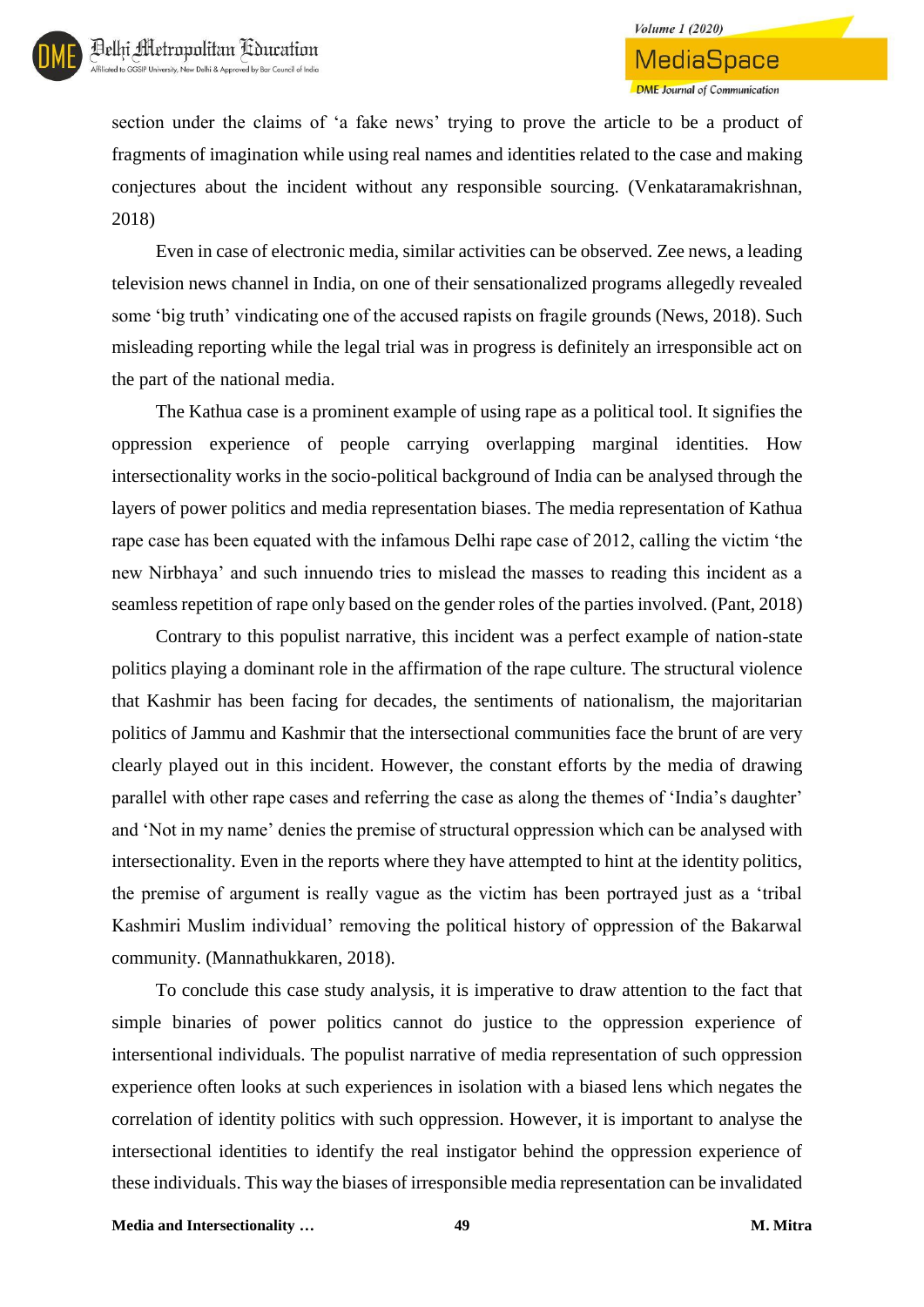

**Volume 1 (2020)** 

academically to create the framework for an alternative identity narrative of marginal individuals. In India, such non-binary understanding can be developed collectively by using intersectionality as a multi-directional framework.

## **7. Proposed Solution**

The ethics and discipline that journalism should vouch for should revolve around some basic grounds of morality. Independent reporting, prioritizing accuracy over sensationalism, shunning bias and assuming accountability are some extremely important guideline that media as the fourth pillar of democracy should follow. (GMMP, 2015) The discourses of oppression coverage in media should be rights-oriented, so that these essentially bring out the social injustice in a fair manner.

A rights-based approach of journalism can standardize the recognition of the stakeholders in an incident and highlights the duties and rights of everyone involved. This approach makes sure that the vulnerability of the intersectional identity group is highlighted and brought to the public conscious. Potentially historicizing a story of oppression provides a better premise to analyse the oppression narrative of certain identity groups. Also, such acknowledgements in a rights-based approach will majorly contribute in identifying and combating the root causes of oppression. (Fraser, 1995)

Hence following a well-crafted international guideline on gender-ethical media representation of intersectional oppression experiences (OWR, 2015) can change the scenario with a positive outcome. Major suggestions from such guidelines include reporting the social context of gendered violence to create an ethical premise of analysing the oppression experience of marginalized individuals. Thus, the appropriation of violence narratives can be omitted and it can be achieved majorly by using proper terminology and correct language. The language used to describe a particular event does impact majorly how the incident is going to be interpreted. Moreover, the rights-based approach of journalism can be used to discard victim-blaming completely. This discourse of discarding victim-blaming should start at refusing to offer or accept excuses for violence committed by men. The media definitely need to be pragmatic about selection of source while reporting a particular case of violence or oppression. It is imperative for the reporter to understand the authenticity of the source contributes to the general reception of the story.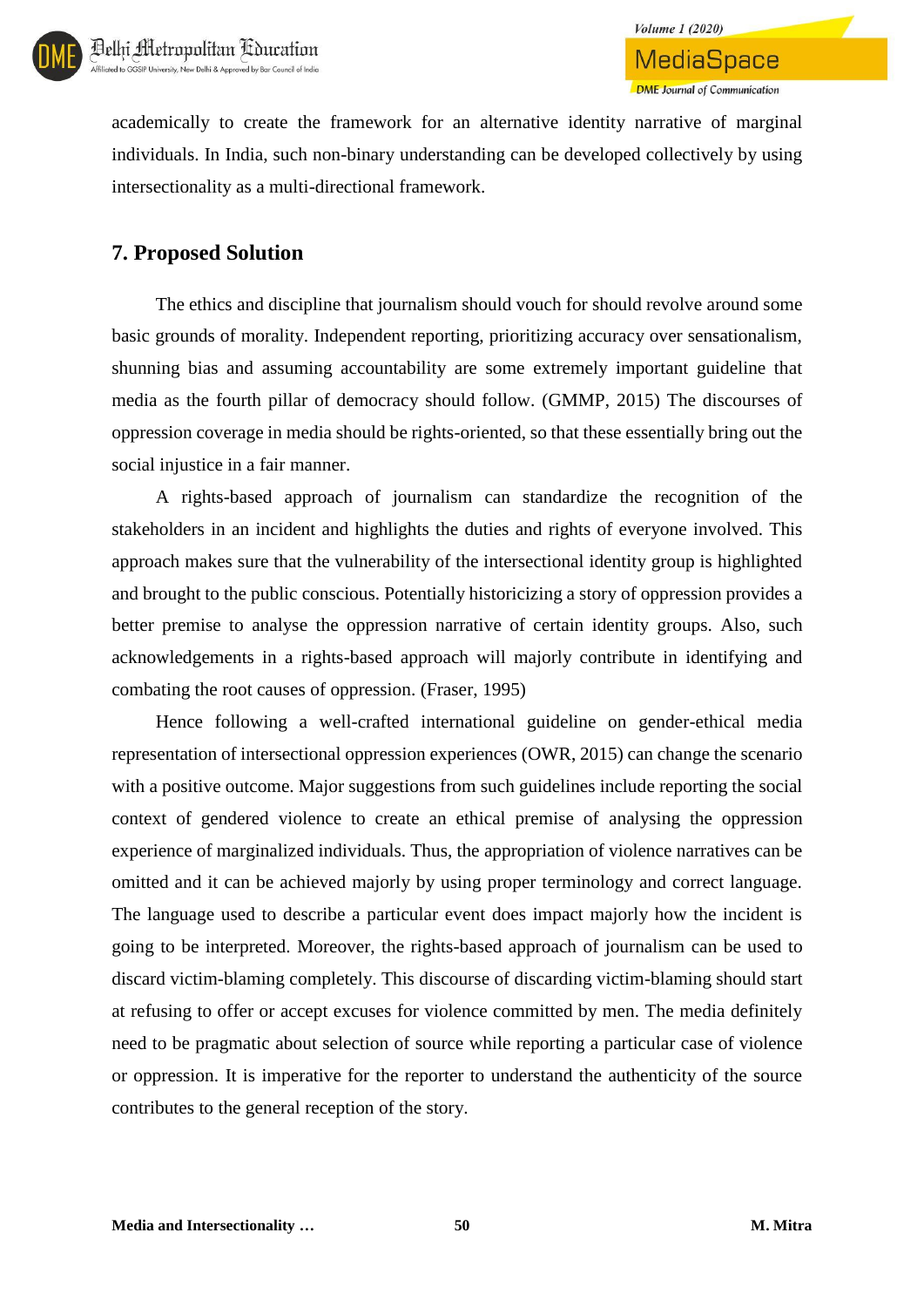

## **8. Conclusion**

Along with the proposed measures it is also important for the media to educate the mass to look at a story with the angles of diversity, even if such approach is not derived from the populist identity narrative. The media representation of certain cases must discourage the imposition of the cultural values of a single community on others. This unwanted imposition can be smoothly avoided if media can go beyond the stereotypical representation of race, gender, age, religion, ethnicity, geography, sexual orientation, disability, physical appearance or social status. (Paul, May, 2018). This suggestion leads to the point that this paper has been striving to arrive on that the overlapping of these identities are related to their oppression experience and the reception of intersectionality can only be facilitated by media's active participation in discarding any analysis of oppression in isolation apart from intersectional identities.

The intersectionality framework can be an appropriate analytical tool to interpret this correlation between identity narratives and oppression experience. Places like Kashmir which are situated in the borders have developed a structural oppression narrative at the background of their socio-political history. It is also important for the media to highlight the historical implications while reporting such cases of oppression experience rather than having a generalized approach inspired by populist narrative. Thus, intersectionality can provide an easy analytical framework for understanding qualitatively different oppression experience and creating an alternative, non-stereotypical, political identity narrative.